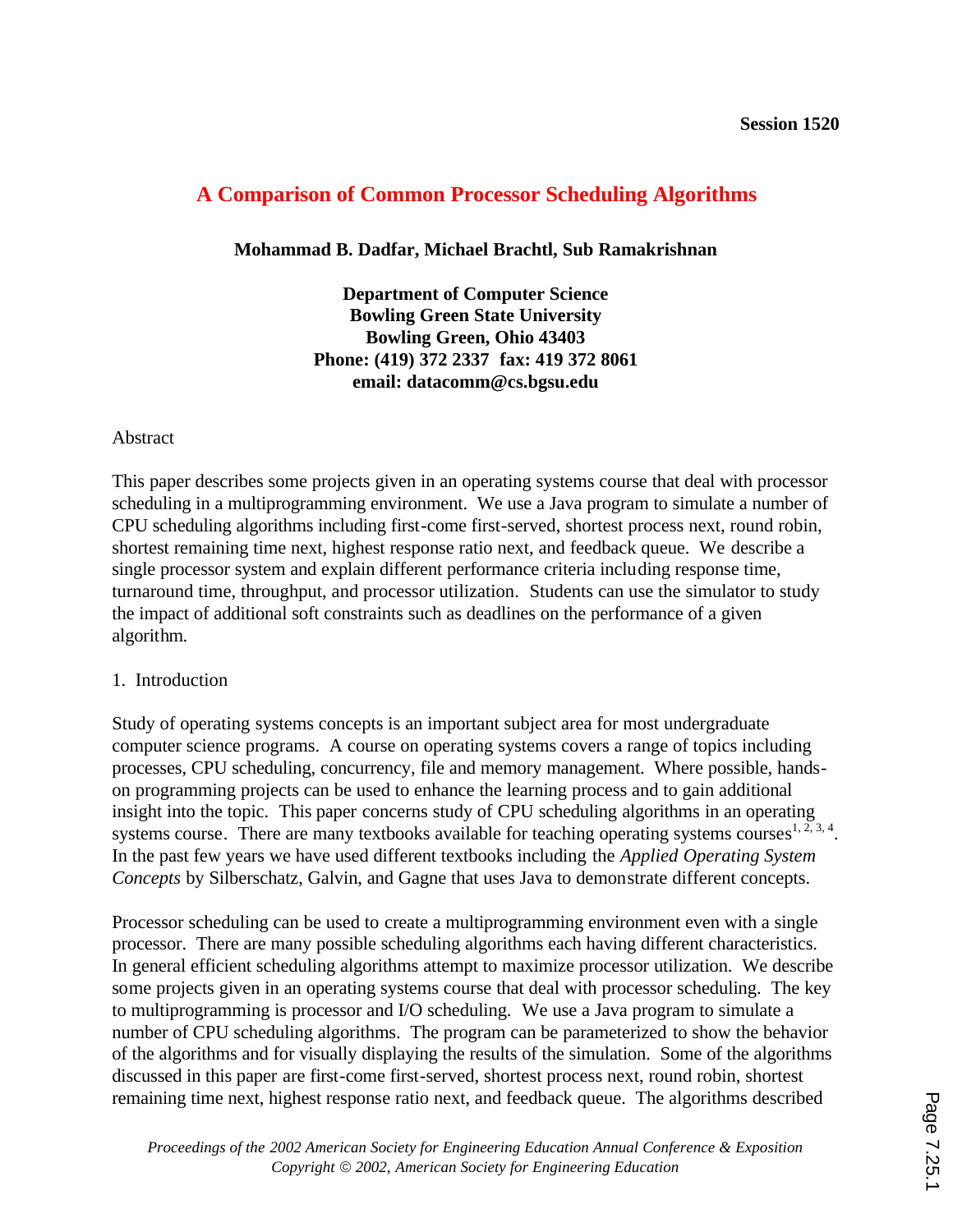in this paper have practical relevance and should help reinforce the theoretical concepts introduced in the operating systems course.

We describe a single processor system. In general in a multiprogramming environment our goal is to minimize average waiting time. This in turn will increase the processor utilization and the throughput of the system. We explain different performance criteria including response time, turnaround time, throughput, processor utilization and study the impact for many scheduling algorithms, including preemptive and nonpreemptive scheduling disciplines. By completing these projects students explore the processor scheduling algorithms. We show how the simulation can be extended to include many processors. In a multiprocessor system, we study an environment that contains several (simulated) processors. Students can use the simulator to study the impact of additional soft constraints such as deadlines on the performance of a given algorithm.

# 2. Processor Scheduling Algorithms and Performance Metrics

There are three common processor scheduling that are discussed in an operating systems course. The *long-term* scheduling is concerned with the decision of adding new processes to the pool of active processes for execution. The *medium-term* scheduling is a part of swapping function and deals with the decision of adding the processes in the secondary storage to the number of processes that are partially or fully in main storage. Once a process has been admitted to main memory the third level of scheduling referred to as *short-term* scheduling is used. Based on a particular scheduling algorithm a decision is made as to which ready process will be executed next by the processor. In this paper we concentrate on the *short-term* scheduling.

A process could be in one of the following states: *new* (it has just been created and not yet been admitted to the pool of executable processes), *ready* (it is prepared to execute once the processor is assigned to it), *running* (currently has the processor and it is being executed), *blocked* (cannot execute until some event occurs), and *exit* (it has been released from the pool of executable processes). State transition refers to the change of a process from one state to another. For example a process has a ready to running state transition when the operating system assigns the CPU to that process.

The objective of scheduling algorithms is to assign the CPU to the next ready process based on some predetermined policy. We study the following scheduling algorithms:

- · *First-Come First-Served* (FCFS) is a nonpreemptive algorithm that assigns the CPU to the process in the ready queue that has been waiting for the longest time. This is a simple algorithm and it is not used very often in modern operating systems. A long process could cause a delay for all other processes that arrive after that process.
- *Shortest Process (Job) Next* (SJN) is another nonpreemptive algorithm that attempts to decrease the average waiting time (and response time) of the system. This algorithm performs better than FCFS, however, it is not fair to long processes. In general preemptive scheduling algorithms are preferred due to their abilities to switch the CPU to another process even when the current running process is not completed.
- In *Round Robin* (RR) scheduling a time slice is defined and the CPU is assigned to a process for a maximum of one time slice or until the process releases the CPU (whichever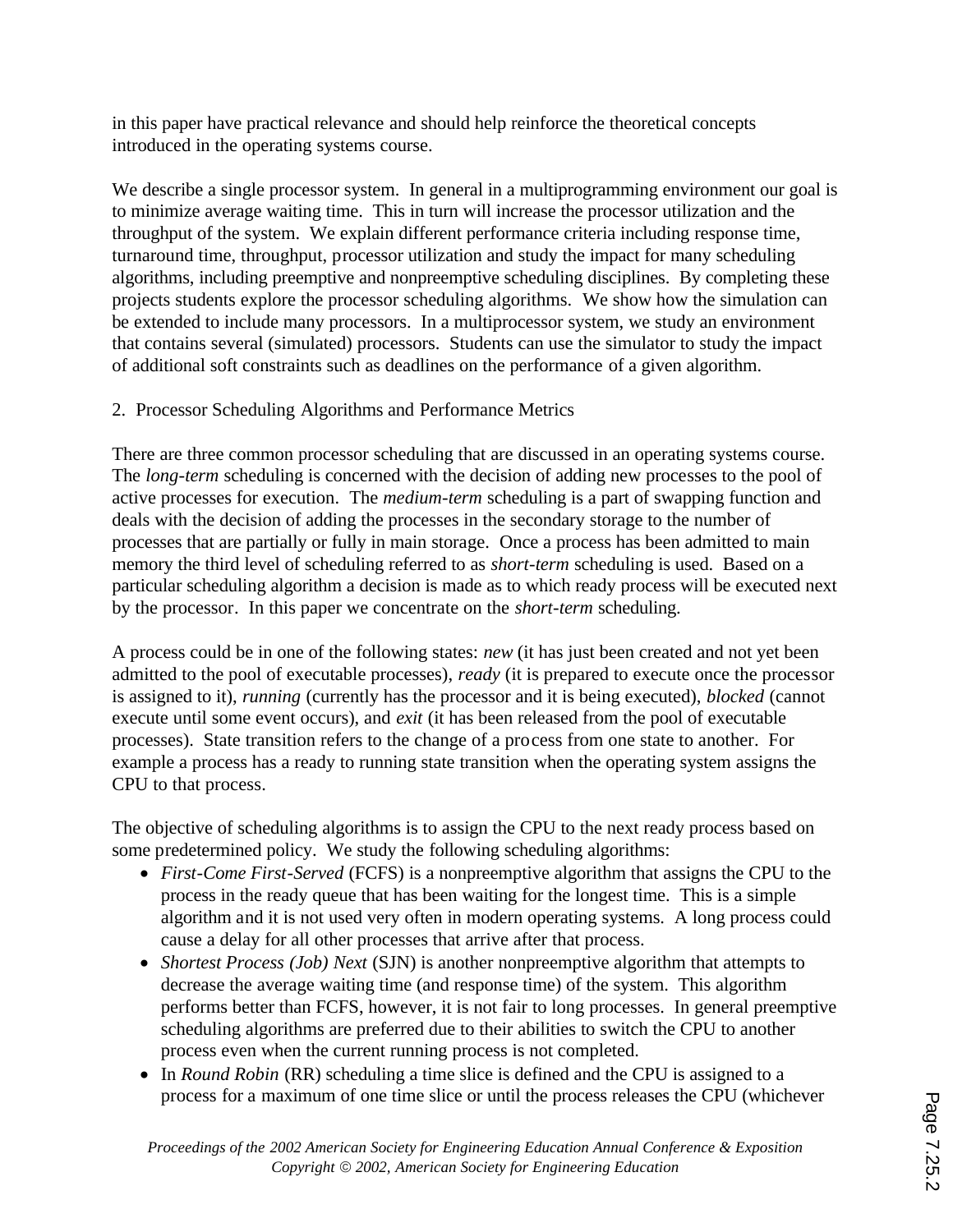comes first). This algorithm requires more overheads but it is fair to all processes and performs better than nonpreemptive scheduling algorithms.

- · *Shortest Remaining Time Next* (SRTN) is a preemptive version of SJN algorithm where the remaining processing time is considered for assigning CPU to the next process.
- · *Highest Response Ratio Next* (HRRN) selects a process with the largest ratio of waiting time over service time. This guarantees that a process does not starve due to its requirements.
- · *Feedback Queue* (FQ) scheduling algorithm partitions the ready processes into several separate queues and the processes are assigned to one queue and they are allowed to move between queues. Each queue has its own scheduling algorithm.

We use the following scheduling criteria to evaluate and compare the effectiveness of different scheduling algorithms.

- 1. *Average turnaround time* (the time between submission of a process and the completion of the process) this parameter is related to waiting time and response time.
- 2. *Waiting time* (the sum of the time periods a process waits in the ready queue)
- 3. *Response time* (the time between the submission of a process and the producing of the first output response)
- 4. *Throughput* (the number of processes completed per unit of time)
- 5. *Processor utilization*: One of the main objectives is to keep the processor as busy as possible. In real systems processor utilization usually ranges from 40 percent to 90 percent.

An effective scheduling algorithm will maximize the processor utilization while it reduces the turnaround time, waiting time, and response time. Other factors such as *fairness* and lack of *starvation* may be considered when choosing a particular scheduling algorithm.

# 3. Simulation Architecture

This section provides an overview of the simulation architecture for studying processor scheduling algorithms. The simulation software is written in Java which is platform independent. A schematic of the design is given in Figure 1.

The simulation program is modular and is composed of a number of classes. The simulation starts at the main class, *Sim*. Here we instantiate a number of processes (of type *Process*) and one or more processors (of type *Processor*). A queue allows Processor to access the Process. Each derived class of Processor (for example, *FCFS*) implements a scheduling algorithm. Simulation proceeds by picking the next process from the process queue and invoking the scheduling algorithm. Upon completion, the results are available in a results object *Results*. A utility class, *Putil* implements statistical distribution to be used for process arrival patterns (such as exponential interarrival time).

*Sim* is the driver class. The program starts by creating a number of processes (each is of type *Process*) with random execution times and puts them in a data structure (Java type *Vector*). This is achieved by invoking the method, *Vector createProcessSet* of *Sim*. This method takes in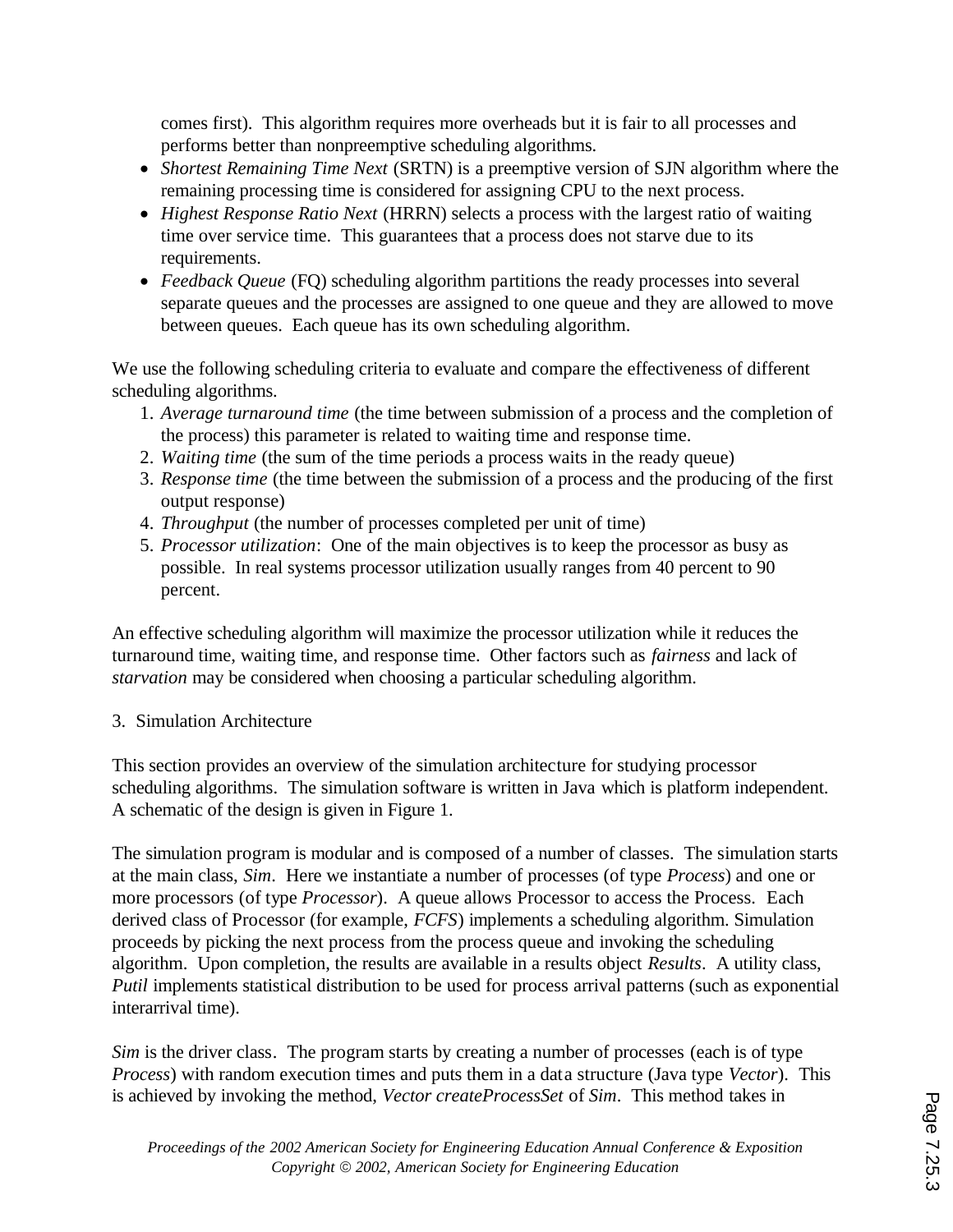process generation parameters such as the interarrival distribution times and number of processes to be simulated.

*createProcessSet* instantiates processes. For each process that enters the system, we have an instance of Process. Each process has a number of parameters some of which is common regardless of the scheduling algorithm to be used while others are specific to the algorithm. Some of these parameters are arrivalTime, cpuTime, processID, queueID and the like.

The class Processor implements a CPU. Its data members include a queue (that processes are lined up in) and other local attributes of the processor. The processes to be run on this processor are added to its queue using *addProcess* method of Processor. There can be many instances of Processor. It is implemented as a thread and Processor picks up the next process from its queue and executes it according to the chosen scheduling algorithm.

As noted in Section 2, a number of scheduling algorithms can be simulated using our software. The scheduling algorithm that is to be simulated is passed as a parameter to the *run* method of Processor. As depicted in Figure 1, each algorithm is a separate derived class of Processor. For example, *FCFS* extends Processor.

As processes make progress through the system, the algorithm updates relevant statistics information which are maintained in the class, *Results*. This class maintains a number of cumulative performance metrics such as number of processes completed, total CPU time used, histogram of CPU use and the like. Once simulation ends, these quantities can be refined to generate a number of steady state statistics.



*Proceedings of the 2002 American Society for Engineering Education Annual Conference & Exposition Copyright* ã *2002, American Society for Engineering Education*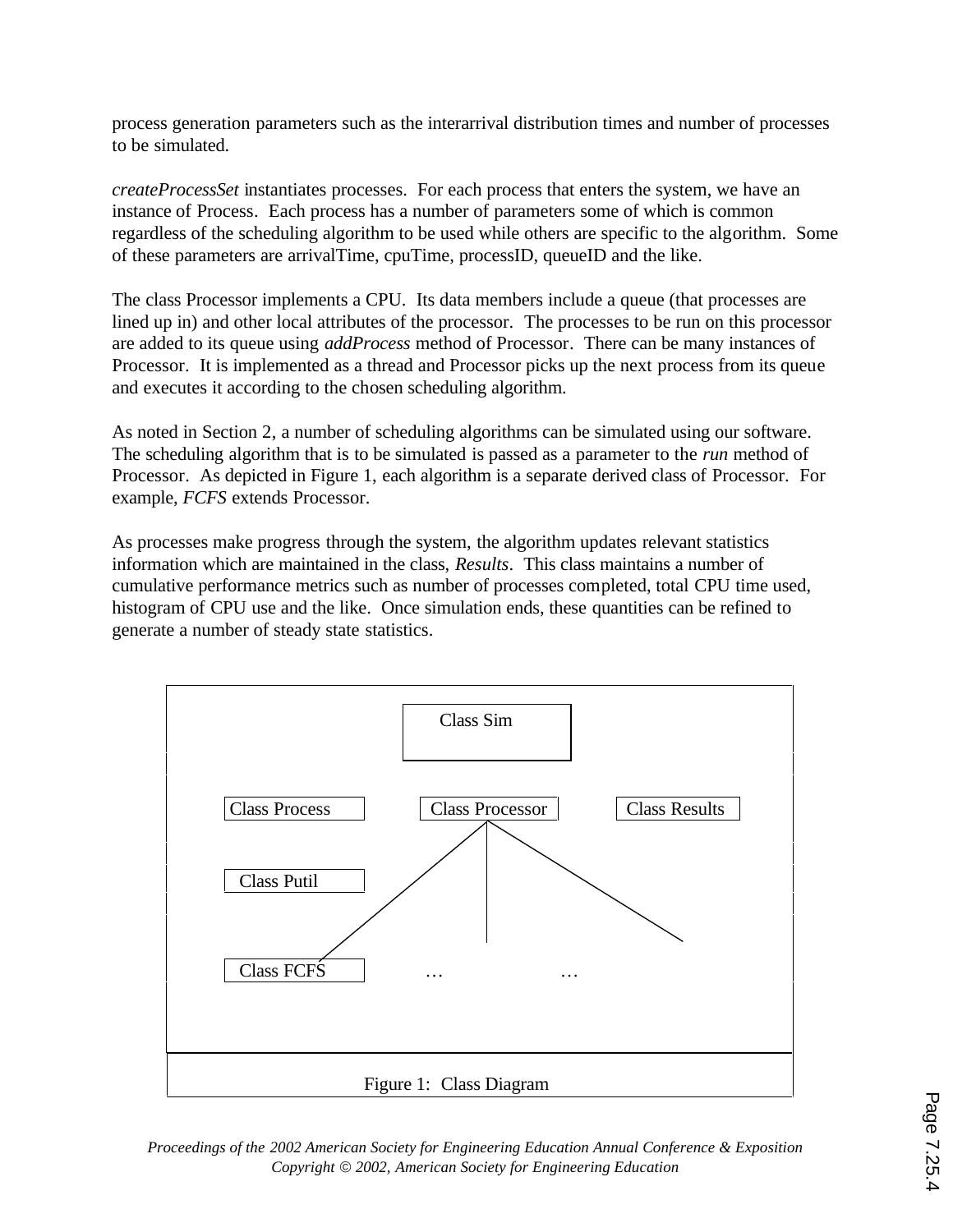### 4. Student Projects

This paper described an approach to simulate CPU scheduling algorithms in Java. Our approach is quite elegant and permits students to hang other scheduling algorithms off of the Processor class (as leaves of Processor, see Figure 1). Our modular design also permits addition of other performance metrics.

The instructor can make the program available for students use which includes two scheduling algorithms (FCFS and RR). Possible class projects typically ask the students to make additions to the code provided by the instructor. The software can be used for two possible types of class projects. In the first type, students are asked to run the simulation and do a walk through to answer specific questions about the algorithms being simulated. In the second type, students can enhance the functionality of the code provided by the instructor. Possible functionalities include simulation of other scheduling algorithms (such as SJF) and or inclusion of additional performance metrics (by modifying the class, *Results*).

The code for our simulation and a couple of detailed project ideas are available and may be requested from the authors.

5. Concluding Remarks

In this paper we talked about some scheduling algorithms that are discussed in an operating systems course. We have written a Java program to simulate a number of CPU scheduling algorithms. The architecture of this simulator was discussed in Section 3. It is a modular program and starts with its main class, *Sim* which is a driver class. The program creates a number of processes with random execution times. Each process has several parameters such as *processID*, *queueID*, *executionTime*, and *arrivalTime*. We believe our students are interested in completing the projects and the projects help students better understand CPU scheduling algorithms and their performance.

# **Bibliography**

- **1.** Silberschatz, A., Galvin, P., and Gagne, G., "Applied Operating System Concepts," (First Edition), Wiley & Sons, 2000.
- **2.** Silberschatz, A., Galvin, P., and Gagne, G., "Operating System Concepts," (Sixth Edition), Wiley & Sons, 2002.
- **3.** Stallings, W., "Operating Systems," (Third Edition), Prentice-Hall, 1998.
- **4.** Tanenbaum, A. S., "Modern Operating Systems," (Second Edition), Prentice-Hall, 2001.